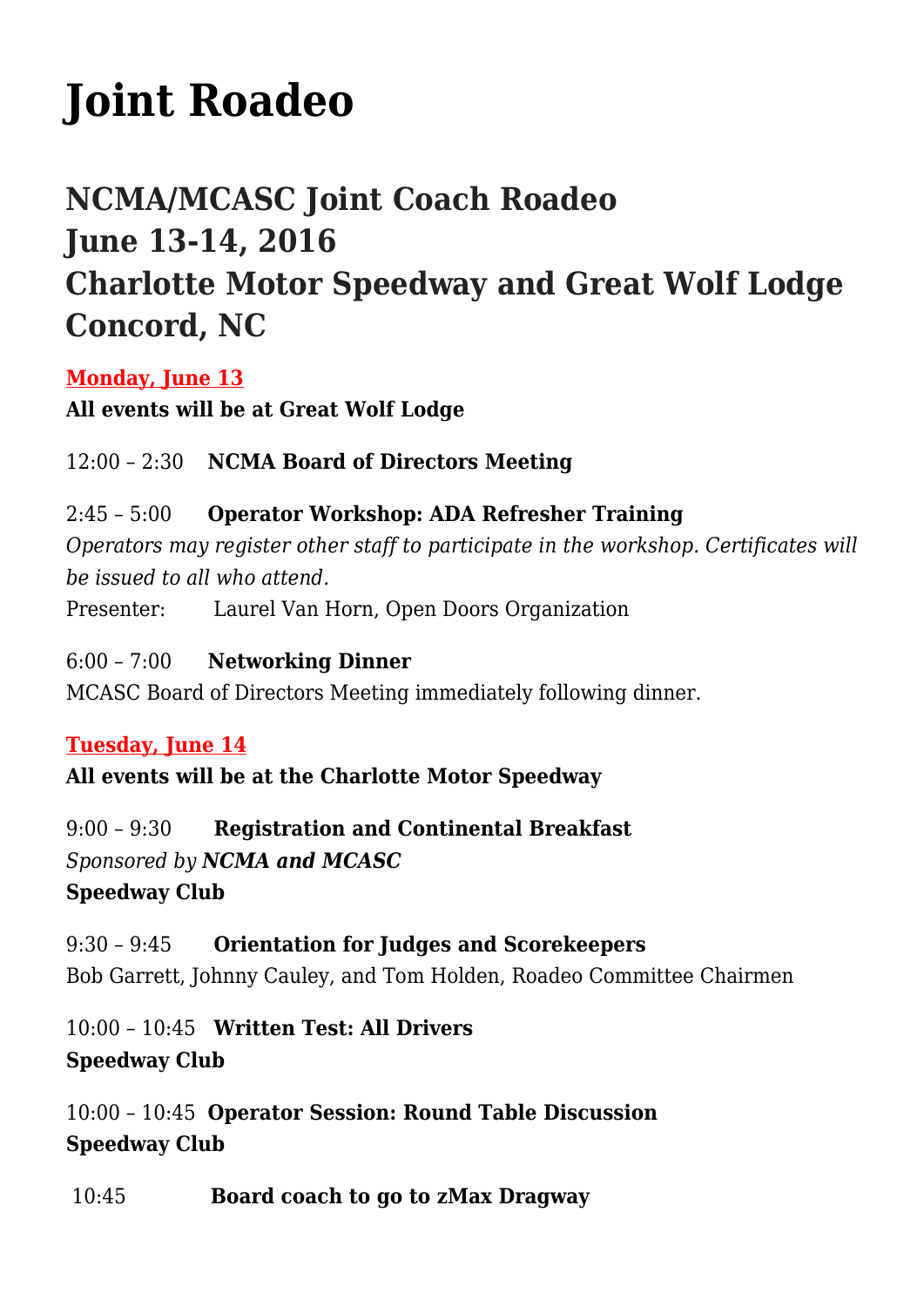### 11:00 – 11:30 **Drivers' Orientation to Skills Course**

Bob Garrett, Johnny Cauley, Tom Holden, and Lee Helms *Drivers may board the coaches for familiarity. A driver may drive any one of the four brands, VanHool, Temsa, MCI or Prevost. If they have not driven all four, this is a good time to test drive!*

#### **zMax Dragway**

#### 11:30 **Return to Speedway Club**

11:45 – 12:15**Lunch**

*Sponsored by ABC Companies, CH Bus Sales/Temsa, Motor Coach Industries, and Prevost* **Speedway Club**

12:30 **Board coach to go to zMax Dragway**

12:45 – 3:15**Driving Skills Contest and Driver Education zMax Dragway**

12:45 – 2:00 **Driver Education I: The Professional Driver** Presenter: Bob Crocker, Eastside Transportation Service

- 12:45 1:45 **Driving Skills I**
- 2:15 3:15 **Driver Education II: Professional Driver**
- 2:15 3:15 **Driving Skills II**

*The drivers will be divided into two groups. Each group will participate in the education session and driving skills.*

*Drivers who attend but do not drive in the skills contest may also participate in the education session.*

3:15 **Return to Speedway Club** 

3:30 – 3:45 **Awards**

*Sponsored by ABC Companies, CH Bus Sales/Temsa, Motor Coach Industries, and Prevost*

Awards Presentation: Bob Garrett and Mellonee Owenby, Presidents **Speedway Club**